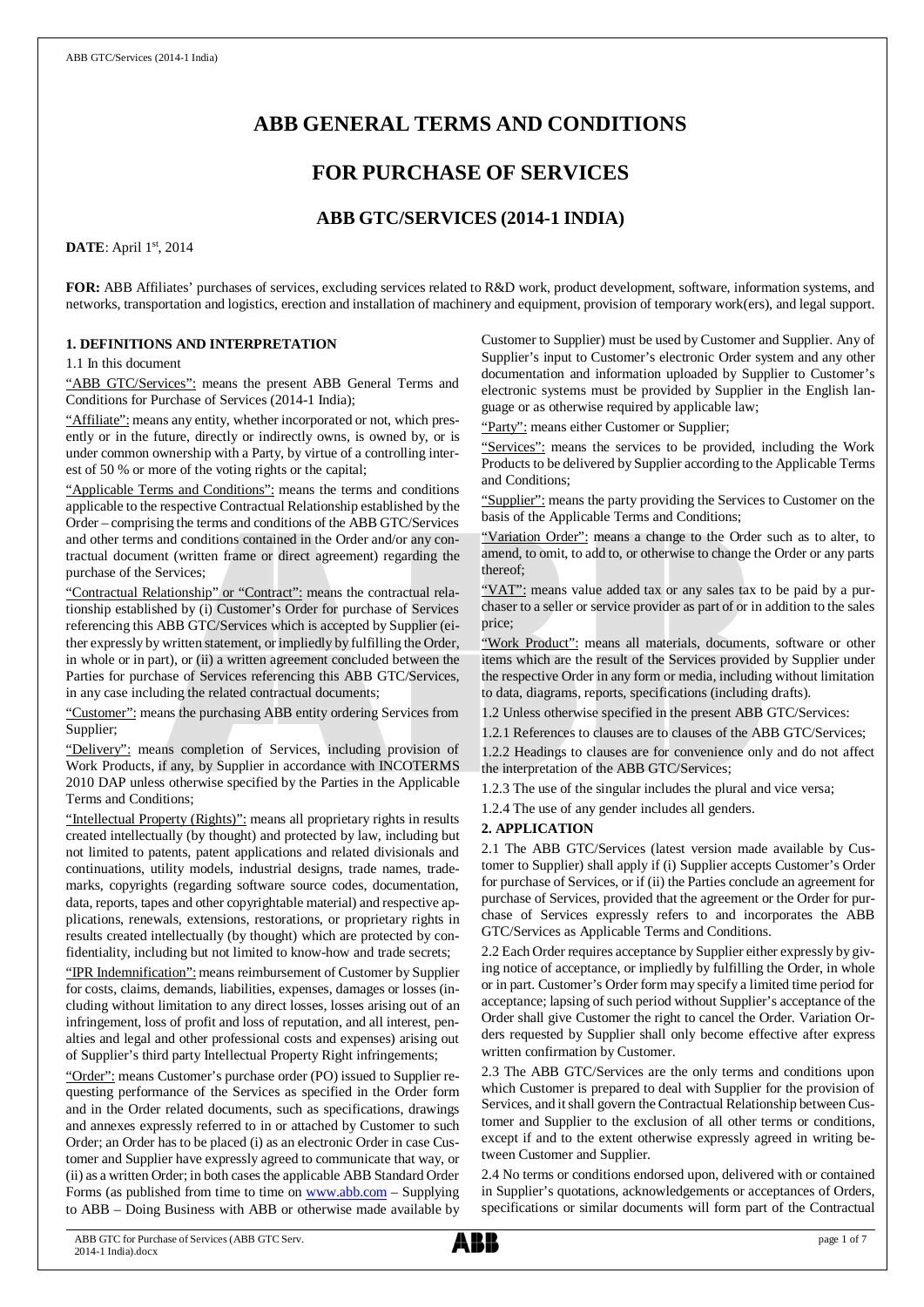Relationship, and Supplier waives any right which it otherwise might have to rely on such other terms or conditions.

2.5 References in the ABB GTC/Services to any statute or statutory provision shall, unless the context otherwise requires, be construed as a reference to that statute or provision as from time to time amended, consolidated, modified, extended, re-enacted or replaced.

## **3. SUPPLIER'S RESPONSIBILITIES**

3.1 Supplier shall provide the Services and deliver the Work Products:

3.1.1 in accordance with the applicable laws and regulations;

3.1.2 in accordance with the quality standards stated under Clause 9.1 and specified in the Order and in the other documents being part of the Contractual Relationship;

3.1.3 free from defects and from any rights of third parties;

3.1.4 on the due date specified in the Order;

3.1.5 in the quantity specified in the Order;

3.1.6 with all skill and care and in accordance with industry best practice.

3.2 Supplier shall not substitute or modify any of the agreed materials used for the provision of the Services or make any changes to the agreed ingredients, the design or other agreed criteria of the Work Products without Customer's prior written approval.

3.3 Supplier shall take care that Work Products are contained or packaged in the manner usual for such Work Products or, where there is no such manner, in a manner adequate to preserve and protect the Work Products until Delivery completion.

3.4 Supplier shall submit invoices in an auditable form, complying with Supplier's and Customer's applicable local mandatory law, generally accepted accounting principles and the specific Customer requirements, containing the following minimum information: Supplier name, address and reference person including contact details (telephone, email etc.); invoice date; invoice number; Order number (same as stated in the Order); Supplier number (same as stated in the Order); address of Customer; quantity; specification of Services supplied; price (total amount invoiced); expenses approved by Customer, but not included in the price (to be specified by amount and category); currency; tax or VAT (amount has to be specified); tax or VAT number; payment terms. 3.5 Invoices shall be issued to Customer as stated in the Order and/or

the Applicable Terms and Conditions, and shall be sent to the invoice address specified in the Order.

3.6 Expenses not agreed in writing by Customer will not be reimbursed.

3.7 Customer may issue Variation Orders to Supplier to alter, amend, omit, add to, or otherwise change ordered Services or parts thereof, and Supplier shall carry out such Variation Orders. Agreed unit prices stated in the Order and/or otherwise agreed between Customer and Supplier shall apply.

3.8 Supplier shall in no event suspend the performance of any Services or the Delivery of Work Products to Customer. In the event of Force Majeure, Clause 16 shall apply.

## **4. CUSTOMER'S RESPONSIBILITIES**

4.1 In consideration of the Services provided by Supplier in accordance with the Applicable Terms and Conditions, Customer shall pay to Supplier the fees or purchase price stated in the Order in accordance with the payment terms specified therein, provided the invoice fulfils the requirements of Clauses 3.4 and 3.5. In the event that the payment terms are determined by mandatory applicable law, such terms shall prevail.

4.2 Customer reserves the right to set off any amount and to withhold payment for Services not provided in accordance with the Applicable Terms and Conditions.

## **5. DELIVERY**

5.1 The Services shall be provided at the agreed place specified in the Order, or, if no such place has been specified, at Customer's address specified in the Order.

5.2 The Work Products shall be delivered in accordance with INCOTERMS 2010 DAP, to the agreed place specified in the Order, or, if no such place has been specified, to Customer's place of business. 5.3 Supplier shall ensure that each Delivery of a Work Product is accompanied by a delivery note, which shall contain the following minimum information (unless required otherwise by Customer): the Order number, date of Order, number of packages and contents, where applicable the customs tariff number of the country of consignment, and, in the case of partial delivery, the outstanding balance remaining to be delivered. For controlled goods, the national export control number must be indicated and, and if the goods are subject to U.S. export regulations, the U.S. Export Control Classification Number (ECCN) must be specified in the delivery note. Proofs of preferential origin as well as conformity declarations and marks of the country of consignment or destination are to be submitted without being requested; certificates of origin upon request.

5.4 Work Products shall be delivered during Customer's business operation hours unless otherwise requested by Customer.

5.5 Upon Delivery of the Work Products, Supplier (or its appointed carrier) shall provide Customer with such export documents as are applicable or necessary together with a delivery note.

5.6 Ownership (title) regarding Work Products shall pass to Customer at Delivery, except if otherwise agreed in writing. For assigning of Intellectual Property in the Work Products arising from the Services Clause 11.1 shall apply.

5.7 Supplier shall invoice Customer upon Delivery in accordance with Clause 3.4 and 3.5, but such invoicing shall be conducted separately from dispatch of the Work Products to Customer.

## **6. ACCEPTANCE**

6.1 Customer shall not be deemed to have accepted any Services until it has had a reasonable time to inspect them following completion or, in the case of a defective performance, until a reasonable time after such defective performance has become apparent. Such reasonable time period shall be determined by the specifics of the Services, the defective performance and the circumstances of the provision of the Services.

6.2 If any Services provided or Work Products delivered to Customer do not comply with Clause 3 (Supplier's Responsibilities), or are otherwise not in conformity with the Order, then, without limiting any other right or remedy that Customer may have under Clause 10 (Remedies), Customer may reject the Services and/or the Work Products, and may request replacement of the Services and/or the Work Products, or recover all payments made to Supplier by Customer.

6.3 Upon Supplier's request Customer shall send written acceptance statement to Supplier.

## **7. DELAY**

If the Delivery of the Services or the Work Products does not comply with the agreed delivery date(s), then, without prejudice to any other rights which it may have under the Contractual Relationship or at law, Customer reserves the right to:

7.1 terminate the Contractual Relationship or the respective Order in whole or in part;

7.2 refuse any subsequent Delivery of Services or Work Products which Supplier attempts to make;

7.3 recover from Supplier any expenditure reasonably incurred by Customer in obtaining the Services or the Work Products in substitution from another supplier;

7.4 claim damages for any additional costs, loss or expenses incurred by Customer which are reasonably attributable to Supplier's failure to provide the Services or to deliver the Work Products on the agreed dates; and

7.5 claim compensation for liquidated damages in addition to the rights provided under Clauses 7.1 to 7.4 if such compensation right is expressly stated in the respective Order.

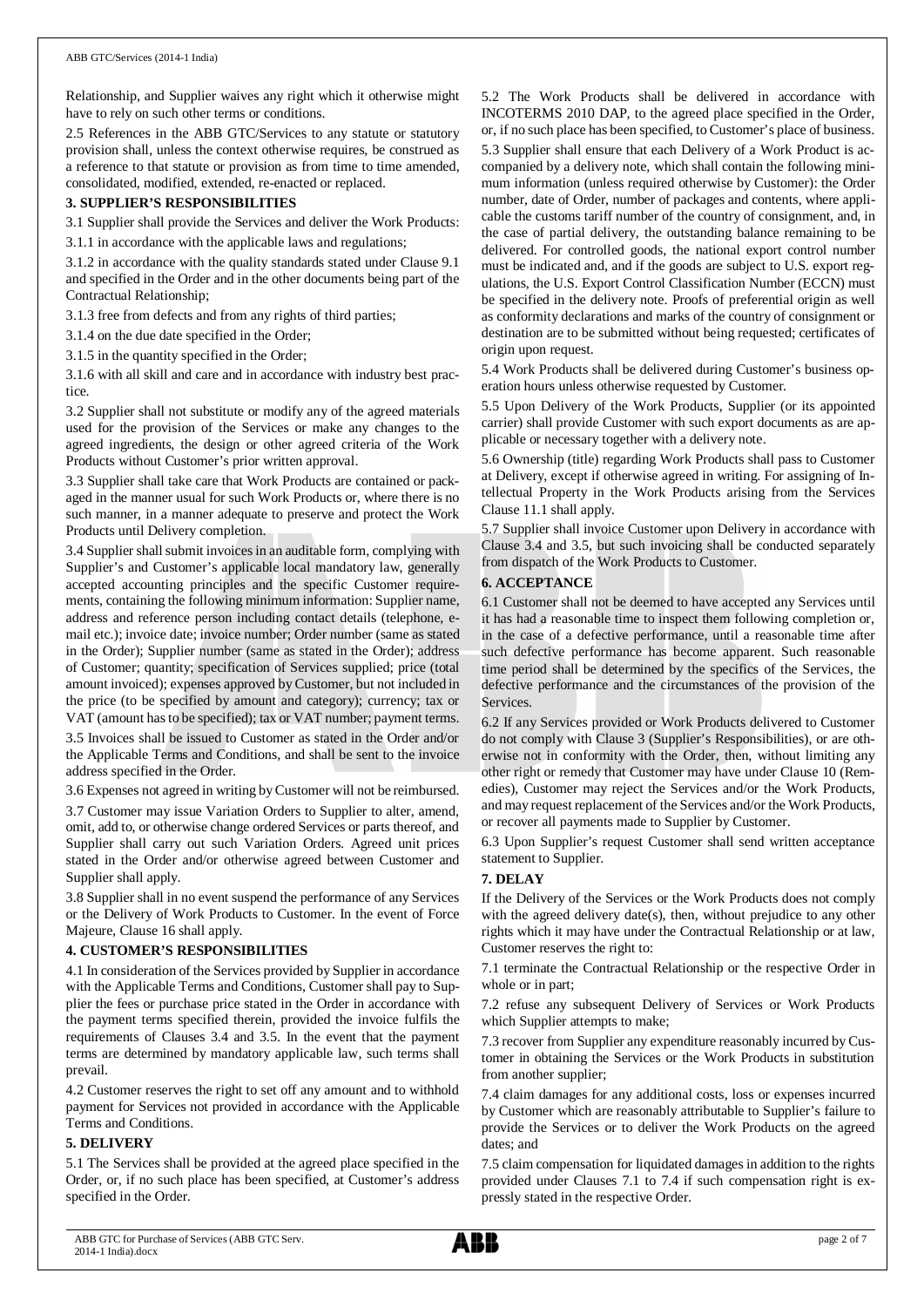## **8. INSPECTION**

8.1 Supplier shall allow Customer and/or its authorised representatives to inspect the Services and to test the Work Products, or parts of them at any time prior to the completion of the Services and/or the Work Products.

8.2 Notwithstanding any inspection or test sampling however conducted, Supplier shall remain fully responsible for the Services' compliance with the Order. This applies whether or not Customer has exercised its right of inspection and/or testing and shall not limit Supplier's obligations under the Order. For the avoidance of doubt, inspection of Services or testing of Work Products by Customer and/or its authorised representatives shall in no event exempt Supplier from or limit Supplier's warranties or liability in any way.

## **9. WARRANTY**

9.1 Supplier warrants that the Services (including Work Products):

9.1.1 comply with all agreed specifications, including all specified material, workmanship and the like, documentation and quality requirements, or in absence thereof are performed in accordance with generally accepted practices, procedures and standards of the respective industry and are fit for the purposes for which Services of the same description type would ordinarily be used, and that the results of the Services maintain the functionality and performance as expected by Customer according to Supplier's information, documentation and statements;

9.1.2 are appropriate and fit for any particular purpose expressly or impliedly made known to Supplier in the Order;

9.1.3 are new and unused (in case of Work Products) at the date of Delivery;

9.1.4 are free from defects and rights of third parties;

9.1.5 possess the qualities which Supplier has held out to Customer as a sample, model or otherwise;

9.1.6 comply with Clause 12 (Compliance with Relevant Law).

9.2 The warranty period shall be twenty four (24) months from acceptance of the Services or the Work Products, if no other time period is stated in the Order or otherwise expressly agreed in writing by the Parties.

9.3 In case of non-compliance with the warranty provided under this Clause, Customer shall be entitled to enforce the remedies provided in Clause 10 (Remedies).

## **10. REMEDIES**

10.1 In case of breach of warranty under Clause 9 (Warranty) or if Supplier otherwise fails to comply with any of the Applicable Terms and Conditions, Customer shall give notice in writing to Supplier of such breach of warranty and provide Supplier an opportunity to swiftly remedy it. If no Supplier action to remedy such breach has been taken within forty eight (48) hours of receiving such Customer notification, Customer shall be entitled to any one or more of the following remedies at its own discretion and at Supplier's expense:

10.1.1 to give Supplier another opportunity to carry out any additional work necessary to ensure that the Applicable Terms and Conditions are fulfilled;

10.1.2 to carry out (or to instruct a third party to carry out) any additional work necessary to make the Services comply with the Applicable Terms and Conditions;

10.1.3 to obtain immediate replacement of the defective Services by Services conforming with the Applicable Terms and Conditions without defects;

10.1.4 to refuse to accept any further Services, but without relieving Supplier from its liability for the defective Services;

10.1.5 to claim such damages as may have been sustained by Customer as a result of Supplier's breaches of the Applicable Terms and Conditions, statutory duty or any applicable law;

10.1.6 to claim liquidated damages expressly provided in the Order;

10.1.7 to terminate the Contractual Relationship or the respective Order in accordance with Clause 15.2.

10.2 In the event that Clauses 10.1.1, 10.1.2 or 10.1.3 apply, the entire warranty period of Clause 9.2 shall be restarted.

10.3 The rights and remedies available to Customer and contained in the Applicable Terms and Conditions (including, but not limited to the ABB GTC/Services) are cumulative and are not exclusive of any rights or remedies available at law or in equity.

## **11. INTELLECTUAL PROPERTY**

11.1 Supplier assigns herewith to Customer full ownership rights in and to any Intellectual Property in the Work Products arising from the Services for the full duration of such rights, wherever in the world enforceable. Supplier further agrees to execute, upon Customer's request and at its cost, all further documents and assignments and do all such further things as may be necessary to perfect Customer's ownership title to the Intellectual Property or to register Customer as owner of the Intellectual Property with any registry, including but not limited to governmental registration authorities or private registration organisations.

11.2 The Intellectual Property Rights in any Work Products created by or licensed to Supplier prior to the respective Order or outside of such Order, and any subsequent modifications to the same ("Pre-Existing Works") will remain vested in Supplier or the respective third party owner. To the extent that Pre-Existing Works are embedded in any Work Products delivered by Supplier, Customer and its Affiliates shall have a worldwide, irrevocable, perpetual, transferrable, non-exclusive, royalty-free licence with rights to sublicense to use the Pre-Existing Works as part of such Work Products, including the right to further improve, develop, market, distribute, sub-license, exploit or otherwise use the Work Products containing such Pre-Existing Works. Supplier shall not be prevented or restricted by this ABB GTC/Services from using its own know-how or its Pre-Existing Works in the course of providing the Services.

11.3 In the event that the Services provided and/or Work Products delivered by Supplier infringe any third party Intellectual Property Rights, Supplier shall, notwithstanding anything provided to the contrary or otherwise contained in the Applicable Terms and Conditions (including, but not limited to the ABB GTC/Services), provide IPR Indemnification to Customer. The IPR Indemnification applies whether or not Supplier may have been negligent or at fault and does not limit any further compensation rights of Customer. Supplier's obligation to indemnify Customer as provided under this Clause shall not apply if and to the extent the liability or damage was caused by Customer's own pre-existing Intellectual Property Rights contributed to, or implemented into the Work Products and/or the Services provided by Supplier.

11.4 If any infringement claim is made against Customer, Customer may without prejudice to its rights under Clause 11.3 also request at its discretion and at Supplier's cost that Supplier (i) procures for Customer the right to continue using the Work Products and/or the Services; (ii) modifies the Work Products and/or the provision of the Services so that they cease to be infringing; or (iii) replaces the Work Products and/or the Services so that they become non-infringing.

11.5 In the event Supplier cannot fulfil Customer's above request, Customer shall be entitled to terminate the Contractual Relationship or the respective Order, to reclaim all sums which Customer has paid to Supplier thereunder and to claim compensation in accordance with Clause 11.3 and for any other costs, losses or damages incurred whatsoever.

## **12. COMPLIANCE WITH RELEVANT LAW**

12.1 The Services covered by the Applicable Terms and Conditions shall be provided by Supplier in compliance with all relevant legislation, regulations, and codes of practice, guidance and other requirements of any relevant government or governmental agency applicable to Supplier. To the extent that such regulations are advisory rather than mandatory, the standard of compliance to be achieved by Supplier shall

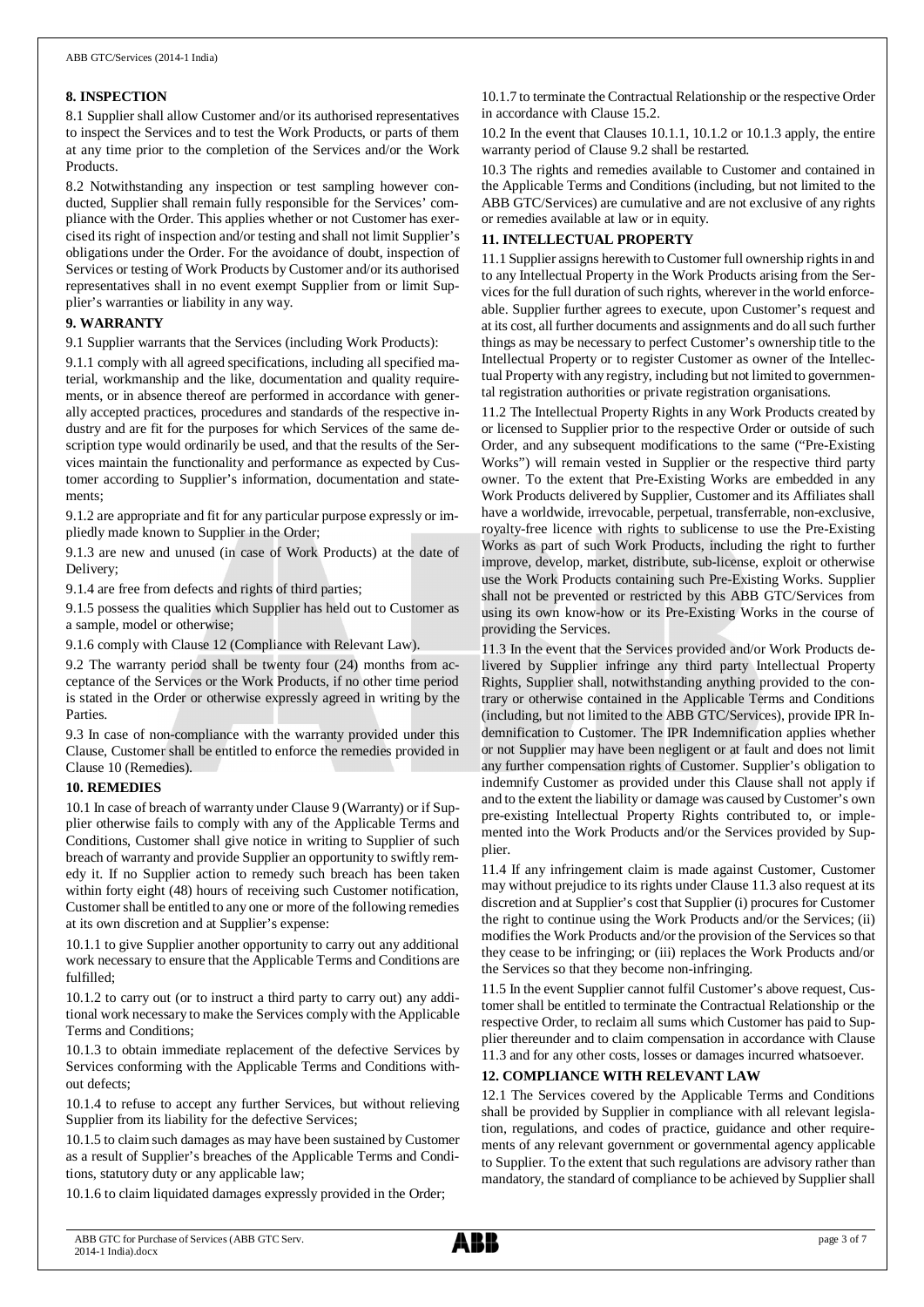be in compliance with the generally accepted best practice of the relevant industry.

12.2 Each Party warrants that it will not, directly or indirectly, and that it has no knowledge that the other Party or any third parties will, directly or indirectly, make any payment, gift or other commitment to its customers, to government officials or to agents, directors and employees of a Party, or any third party in a manner contrary to applicable laws (including but not limited to the U. S. Foreign Corrupt Practices Act and, where applicable, legislation enacted by member states and signatories implementing the OECD Convention Combating Bribery of Foreign Officials), and shall comply with all relevant laws, regulations, ordinances and rules regarding bribery and corruption. Nothing in this ABB GTC/Services shall render either Party or any of its Affiliates liable to reimburse the other for any such consideration given or promised.

12.3 Either Party's material violation of any of the obligations contained in this Clause 12 (Compliance with Relevant Law) may be considered by the other Party to be a material breach of the respective Contractual Relationship between the Parties, and shall entitle such Party to terminate the Contractual Relationship with immediate effect and without prejudice to any further right or remedies under such Contractual Relationship or applicable law.

12.4 Notwithstanding anything to the contrary stated in any Applicable Terms and Conditions, Supplier shall, without any limitations, indemnify and hold harmless Customer from and against any claim, proceeding, action, fine, loss, cost and damages arising out of or relating to any such violation of the above mentioned obligations, the termination of the respective Contractual Relationship, and any noncompliance with export control regulations, and Supplier shall compensate Customer for all losses and expenses whatsoever resulting therefrom.

12.5 Supplier herewith acknowledges and confirms that it has received a copy of ABB's Code of Conduct and ABB's Supplier Code of Conduct or has been provided information on how to access the ABB Codes of Conduct online ([www.abb.com](http://www.abb.com/) – Integrity – Code of Conduct). Supplier agrees to perform its contractual obligations under the Applicable Terms and Conditions and the respective Contractual Relationship with substantially similar standards of ethical behaviour as stated in the above mentioned ABB Codes of Conduct.

12.6 Supplier and its sub-contractors must comply with the ABB Lists of Prohibited and Restricted Substances and with the reporting and other requirements regarding Conflict Minerals and all other employment, safety, health, environmental and quality requirements made available under [www.abb.com](http://www.abb.com/) – Supplying to ABB – Doing Business with ABB or otherwise and shall provide Customer with respective documents, certificates and statements if requested. Any statement made by Supplier to Customer (whether directly or indirectly, e. g. where applicable via the ABB Supplier Registration and Pre-Qualification System) with regard to materials used for or in connection with the Services and/or Work Products will be deemed to be a representation under the Contract.

12.7 Supplier represents and warrants that it is knowledgeable with, and is and will remain in full compliance with all applicable export and import laws, regulations, instructions, and policies, including, but not limited to, securing all necessary clearance requirements, export and import licenses and exemptions from, and making all proper filings with appropriate governmental bodies and/or disclosures relating to the provision of services, the release or transfer of goods, hardware, software and technology to non U.S. nationals in the U.S., or outside the U.S., the release or transfer of technology and software having U.S. content or derived from U.S. origin software or technology.

12.8 No goods or services included in the Services and/or Work Products shall originate from any company or country listed in any relevant boycott list issued by the authority in the country where the goods or services shall be used or an authority otherwise having influence over the equipment and material forming part of the Services and/or Work

Products. If any of the Services and/or Work Products is or will be subject to export restrictions, it is Supplier's responsibility to promptly inform Customer in writing of the particulars of such restrictions.

12.9 Supplier shall indemnify and hold Customer harmless for all claims, demands, losses, damages, costs, fines, penalties, attorney's fees and all other expenses arising from export restrictions concealed by Supplier. With respect to export restrictions solely attributable to Customer's use of the Services and/or Work Products, the now said warranty shall only apply to the extent Supplier has knowledge of or reasonably should have been aware of such use.

12.10 Supplier must indicate the customs tariff numbers of the country of consignment for all Services and/or Work Products. For controlled Services and/or Work Products, the national export control numbers must be indicated and, if the Services and/or Work Products are subject to U.S. export regulations, ECCN or ITAR classifications. Proofs of preferential origin as well as conformity declarations and marks of the country of consignment or destination are to be submitted without being requested; certificates of origin upon request.

## **13. CONFIDENTIALITY AND DATA PROTECTION**

13.1 Supplier is obliged to observe secrecy regarding any data or information acquired during the fulfilment of the Contract irrespective of whether such data or information relates to Customer, its Affiliates or their respective customers or suppliers ("Customer Data"). This includes in particular, but is not limited to, all technical or commercial know-how, drawings, specifications, inventions, processes or initiatives which are of a confidential nature. To safeguard this,

13.1.1 Supplier shall process or use Customer Data only in accordance with Customer's instructions and with all applicable laws and regulations; for the avoidance of doubt, processing in accordance with the Contract shall be considered to be an instruction from Customer;

13.1.2 Supplier shall not (i) use Customer Data for any other purposes than for providing the Services, or (ii) reproduce Customer Data in whole or in part in any form except as may be required to fulfil its obligations under the Contract; (iii) disclose Customer Data nor grant access to such data to any third party without Customer's prior written consent; no third parties in the meaning of this provision are subcontractors approved by Customer;

13.1.3 Supplier shall take appropriate measures suited to the type of Customer Data to be protected (i) to prevent unauthorised persons from gaining access to data processing systems with which Customer Data are processed or used, (ii) to prevent data processing systems from being used without authorisation, (iii) to ensure that persons entitled to use a data processing system have access only to the data to which they have a right of access, and that Customer Data cannot be read, copied, modified or removed without authorisation in the course of processing or use and after storage, (iv) to ensure that Customer Data cannot be read, copied, modified or removed without authorisation during electronic transmission or transport, and that it is possible to monitor and establish to which bodies the transfer of Customer Data by means of data transmission facilities is envisaged, (v) to ensure that it is possible to monitor and establish whether and by whom Customer Data have been entered into data processing systems, modified or removed, (vi) to ensure that, in the case of commissioned processing of Customer Data, the data are processed strictly in accordance with the instructions of Customer, (vii) to ensure that Customer Data are protected from accidental or unlawful destruction or loss, (viii) to ensure that data collected for different purposes can be processed separately. Supplier shall document the implementation of the technical and organizational measures in detail and shall present this to Customer for review upon request. Where this review raises the need for amendments, these must be applied amicably;

13.1.4 Supplier shall ensure and prove that those members of its staff who may come into contact with Customer Data in the course of fulfilling their tasks are subject to the same obligation to confidentiality

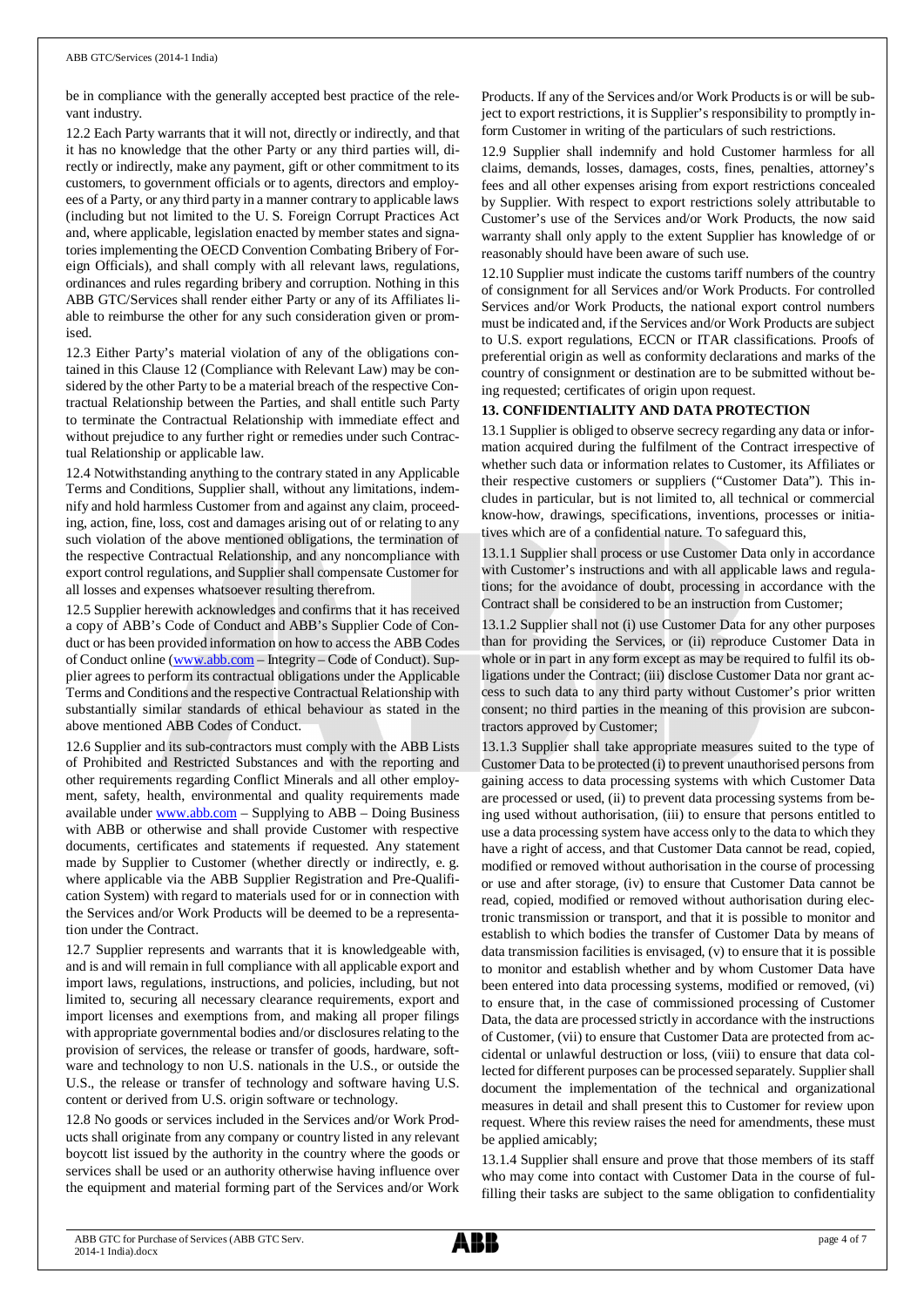as applicable to Supplier. Supplier shall confirm this in writing upon Customer's request. Customer may verify compliance with the technical and organisational measures undertaken by Supplier any time upon reasonable notice;

13.1.5 The commissioning of subcontractors requires Customer's previous written consent. This applies also in those instances when one subcontractor is replaced by a subsequent one. The contracts awarded by Supplier to its subcontractors are to be formulated in such a manner that they meet the requirements regarding confidentiality and data protection agreed upon in the Contract. Supplier shall provide Customer with information on the essentials of such contracts and on the measures implemented by the subcontractors to fulfil their obligations regarding confidentiality and data protection. If requested by Customer, Supplier shall present its respective contractual documents for the former to examine. Supplier shall ensure that Customer has the same rights to monitor the subcontractors as Customer has to monitor Supplier. Subcommissions in the meaning of this provision do not include ancillary services ordered by Supplier from third parties which are not directly related to Customer, such as telecommunications services, maintenance and user support, cleaning, auditing or the disposal of data media. Even where ancillary services are taken from third parties, Supplier must however ensure confidentiality and undertake monitoring activities.

13.2 The obligation to confidentiality does not apply to such data (i) whose disclosure is required for the fulfilment of the Contract; (ii) which are publicly known at the time Supplier receives them or which subsequently become publicly known through no action of Supplier itself; (iii) which were already known to Supplier prior to its initial activity for Customer and for which no duty to observe secrecy applies; (iv) which is made accessible to Supplier by third parties and for which no duty to observe secrecy applies or (v) which Supplier is obliged to disclose by mandatory law or by legally binding instruction of a court of law or a public authority. Insofar as Supplier wishes to invoke one of the above exceptions, the burden of proof for the existence of the factual preconditions for such exception shall lie with Supplier.

13.3 Supplier shall not retain any Customer Data for longer than necessary to carry out the Services or than determined by Customer. Immediately after termination of the Contract or at any time on Customer's demand, Supplier shall, at the choice of Customer, immediately deliver to Customer all copies of such data provided by Customer to Supplier for the purposes of the Contract or received otherwise by Supplier while carrying out the Services and/or delete securely all Customer Data from its database. Supplier shall certify to Customer that it has not retained any copies of Customer Data with a written confirmation of destruction. Such confirmation shall be signed by duly authorized signatories of Supplier.

13.4 With regard to any data or information belonging to Customer or its Affiliates relating to an identified or identifiable individual or legal entity or any other entity which is subject to applicable data protection or privacy laws and regulations or being qualified as Personally Identifiable Information within the meaning of the applicable laws ("Personal Data"), Supplier will comply with all applicable data protection and privacy laws and regulations. In addition to the other stipulations in this Clause 13 the following applies:

13.4.1 Supplier shall not process Personal Data in or transfer Personal Data to a country with a level of data protection that is not at least equivalent with the level of data protection that applies within the country of origin of the Personal Data without Customer's prior written consent. Upon Customer's request and where required by applicable law, in particular if Customer or its Affiliates are located in Switzerland or in a country which is a Member State of the European Union (EU) or another signatory to the Agreement on the European Economic Area (EEA), Supplier agrees to enter into a separate data transfer agreement (EU Standard Contractual Clauses/Swiss Data Processing Agreement) with Customer and/or its Affiliates for the transfer of Personal Data to third countries.

13.4.2 Supplier shall inform Customer without delay about serious incidents arising in the course of normal operations, suspicions of breaches of data privacy or other irregularities regarding the processing of Customer's or its Affiliates' Personal Data. In such cases Supplier and Customer shall agree on the further handling of the Personal Data. Supplier shall inform Customer without delay about checks performed and measures taken by a supervisory authority. This also applies regarding investigations into administrative or criminal offences.

13.4.3 Supplier will comply with any request by Customer to access, correct, block or delete Personal Data insofar as Customer is obliged to such request by law.

13.4.4 In case the legislation of a country in which Supplier provides its Services to Customer or its Affiliates requires a contract governing data privacy topics which are not covered by this Clause 13, Supplier agrees to enter into such contract.

13.5 Supplier agrees that Customer shall be allowed to provide any information received from Supplier to any other ABB Affiliate.

13.6 The obligation to Confidentiality and Data Protection exists for an indefinite period of time and therefore this Clause 13 shall survive the expiration or termination of the Contract for any reason.

## **14. LIABILITY AND INDEMNITY**

14.1 Without prejudice to applicable mandatory law, Supplier shall compensate/indemnify Customer for all damages and losses in connection with the Services whether or not Supplier may have been negligent or at fault (i) for Supplier's breaches of the Applicable Terms and Conditions , and (ii) for any claim, except for IPR Indemnification for which Clause 11 (Intellectual Property Right Infringements) exclusively applies, made by a third party (including employees of Supplier) against Customer in connection with the Services and to the extent that the respective liability, loss, damage, injury, cost or expense was caused by, relates to or arises from the Services delivered by Supplier and/or its sub-contractors. Upon Customer's request Supplier shall defend Customer against any third party claims arising out of or in connection with the Services.

14.2 Supplier shall be responsible for the control and management of all of its employees, its suppliers and/or its sub-contractors, and it shall be responsible for the acts, omissions, negligence or obligations of any of its employees, suppliers and/or sub-contractors, its agents, servants or workmen as fully as if they were the acts, omissions, negligence or obligations of Supplier.

14.3 The provisions of this Clause 14 (Liability and Indemnity) shall survive any performance, acceptance or payment pursuant to this ABB GTC/Services and shall extend to any substituted or replacement Services delivered by Supplier to Customer.

14.4 Unless otherwise expressly stated in the respective Order, Supplier shall maintain in force, and upon request provide evidence of, adequate general liability insurance, statutory worker's compensation/employer's liability insurance and where applicable goods transit insurance with reputable and financially sound insurers. Nothing contained in this Clause 14 (Liability and Indemnity) shall relieve Supplier from any of its contractual or other legal liabilities. The insured amount cannot be considered nor construed as limitation of liability.

14.5 Customer reserves the right to set off any claims under the Order against any amounts owed to Supplier.

## **15. TERM AND TERMINATION**

15.1 The Contractual Relationship between the Parties or an Order placed under the ABB GTC/Services may be terminated for convenience in whole or in part by Customer upon giving Supplier thirty (30) calendar days written notice, unless otherwise expressly stated in the relevant Order. In such event Customer shall pay to Supplier the value of the already performed Services and proven direct costs reasonably incurred by Supplier for the unperformed Services, however in no event

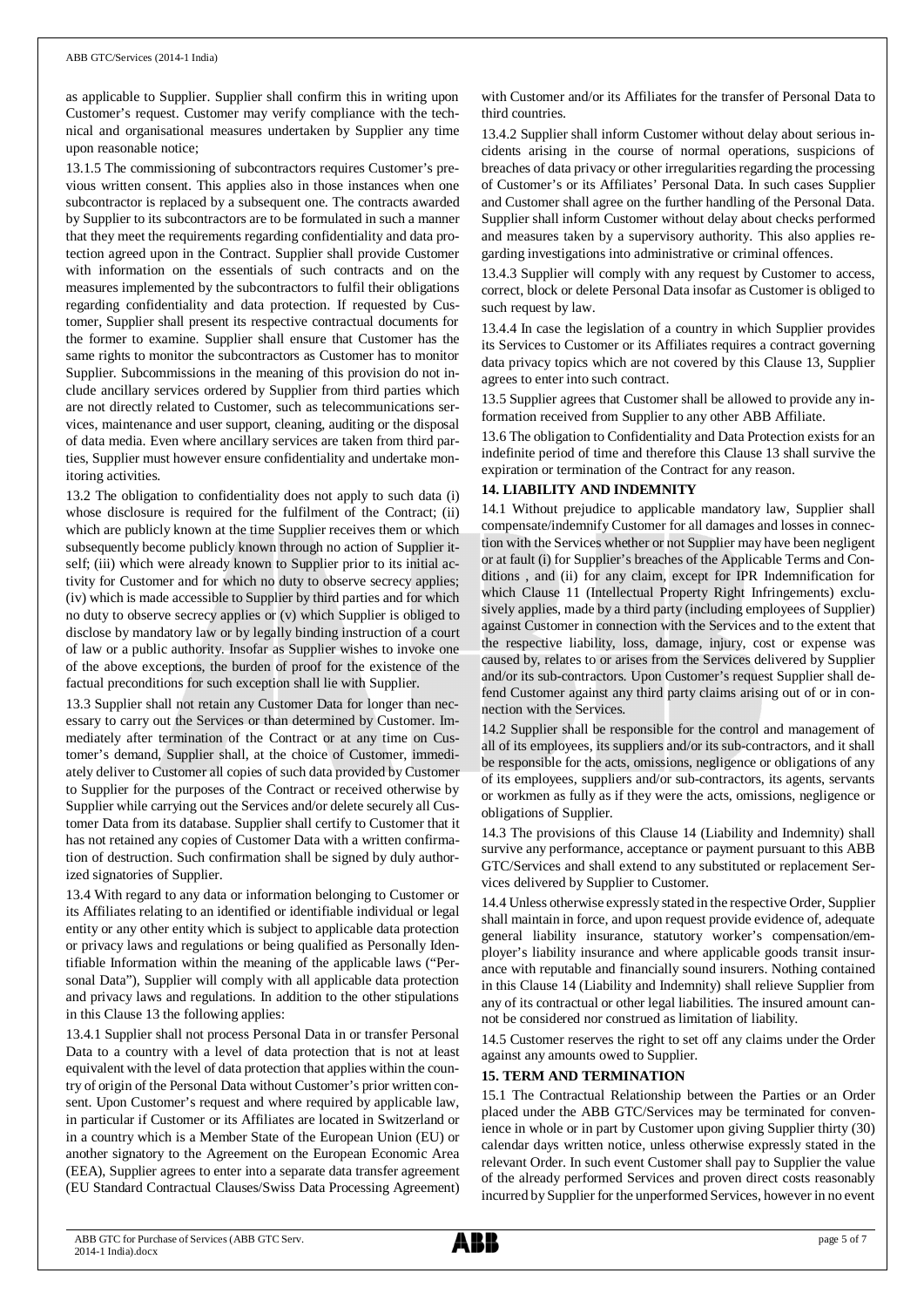more than the agreed purchase price for the Services under the respective Order. No further compensation shall be due to Supplier. Compensation for any expenditures and materials made with regard to the unperformed Services shall be expressly excluded.

15.2 In the event of Supplier's breach of the Applicable Terms and Conditions, such as e. g. a breach of warranty, Customer shall be entitled to terminate the respective Contractual Relationship or an Order placed under the ABB GTC/Services if Supplier fails to take adequate and timely actions to remedy a breach as requested by Customer in accordance with Clause 10 (Remedies). In such event, Customer shall have no obligation to compensate Supplier for the already performed Services and Supplier shall be obliged to pay back to Customer any remuneration received from Customer for the performed Services.

15.3 Customer shall have the right to terminate the Order and/or Contractual Relationship with immediate effect forthwith by notice in writing to Supplier in the event that an interim order is applied for or made, or a voluntary arrangement approved, or a petition for a bankruptcy order is presented or a bankruptcy order is made against Supplier or any circumstances arise which entitle the court or a creditor to appoint a receiver, administrative receiver or administrator or to present a winding-up petition or make a winding-up order or other similar or equivalent action is taken against or by Supplier by reason of its insolvency or in consequence of debt.

15.4 Upon termination Supplier shall immediately and at Supplier's expense safely return to Customer all respective Customer property (including any documentation, data, and applicable Intellectual Property) and Customer information then in Supplier's possession or under Supplier's control and provide Customer with the complete information and documentation about the already performed Services.

#### **16. FORCE MAJEURE**

16.1 Neither Party shall be liable for any delay in performing or for failure to perform its obligations under a respective Order if the delay or failure results from an event of "Force Majeure". For clarification, Force Majeure means an event that was not foreseeable by the affected Party at the time of execution of the respective Order, is unavoidable and outside the control of the affected Party, and for which the affected Party is not responsible, provided such event prevents the affected Party from performing the obligations under the respective Order despite all reasonable efforts, and the affected Party provides notice to the other Party within five (5) calendar days from occurrence of the respective event of Force Majeure.

16.2 If an event of Force Majeure occurs which exceeds thirty (30) calendar days either Party shall have the right to terminate the relevant Order forthwith by written notice to the other Party without liability to the other Party. Each Party shall use its reasonable endeavours to minimise the effects of any event of Force Majeure.

## **17. ASSIGNMENT AND SUB-CONTRACTING**

17.1 Supplier shall not assign, transfer, or encumber an Order or any parts thereof (including any monetary receivables from Customer) without prior written approval of Customer.

17.2 Customer may at any time assign, transfer, encumber, sub-contract or deal in any other manner with all or any of its rights or obligations under the respective Order and/or the Applicable Terms and Conditions to any of its own Affiliates.

### **18. NOTICES**

Any notice shall be given by sending the same by registered mail, courier, fax or by e-mail to the address of the relevant Party as stated in the Order or to such other address as such Party may have notified in writing to the other for such purposes. E-mail and fax expressly require written confirmation issued by the receiving Party. Electronic read receipts may not under any circumstances be deemed as confirmation of notice. Electronic signatures shall not be valid, unless expressly agreed in writing by duly authorised representatives of the Parties.

## **19. WAIVERS**

Failure to enforce or exercise, at any time or for any period, any term of the Applicable Terms and Conditions does not constitute, and shall not be construed as, a waiver of such term and shall not affect the right later to enforce such term or any other term herein contained.

## **20. GOVERNING LAW AND DISPUTE SETTLEMENT**

20.1 The Contractual Relationship and/or the Applicable Terms and Conditions (including, but not limited to the ABB GTC/Services) shall be governed by and construed in accordance with the laws of the country (and/or the state, as applicable) of Customer's legal registration, however under exclusion of its conflict of law rules and the United Nations Convention on International Sale of Goods.

20.2 For domestic dispute resolution matters, whereby Customer and Supplier are registered in the same country, any dispute or difference arising out of or in connection with the Contractual Relationship and/or the Applicable Terms and Conditions (including this ABB GTC/Services), including any question regarding its existence, validity or termination or the legal relationships established thereby, which cannot be settled amicably, shall be submitted to the jurisdiction of the competent courts of Customer's registration, unless other courts or arbitration are agreed in writing between the Parties.

20.3 For cross border dispute resolution matters whereby Customer and Supplier are registered in different countries, unless agreed otherwise in writing between the Parties, any dispute or difference arising out of or in connection with the Contractual Relationship and/or the Applicable Terms and Conditions (including this ABB GTC/Services), including any question regarding its existence, validity or termination or the legal relationships established thereby, which cannot be settled amicably, shall be finally settled under the Rules of Arbitration of the International Chamber of Commerce by three arbitrators appointed in accordance with the said Rules. The place of arbitration shall be the location where Customer is registered, unless otherwise agreed in writing. The language of the proceedings and of the award shall be English. The decision of the arbitrators shall be final and binding upon both Parties, and neither Party shall seek recourse to an ordinary state court or any other authority to appeal for revisions of the decision.

20.4 In case of any dispute, the defeated Party shall reimburse the succeeding Party for attorney's fees and other costs reasonably incurred in connection with the dispute.

## **21. SEVERABILITY**

The invalidity or unenforceability of any term or of any right arising pursuant to the Applicable Terms and Conditions shall not adversely affect the validity or enforceability of the remaining terms and rights, and the Applicable Terms and Conditions shall be given effect as if the invalid, illegal or unenforceable provision had been deleted and replaced by a provision with a similar economic effect to that of the deleted provision if this can be achieved by another provision.

#### **22. SURVIVAL**

22.1 Provisions of the Applicable Terms and Conditions which either are expressed to survive its termination or from their nature or context it is contemplated that they are to survive such termination shall remain in full force and effect notwithstanding such termination.

22.2 The obligations set forth in Clauses 9 (Warranty), 10 (Remedies), 11 (Intellectual Property), 13 (Confidentiality and Data Protection) and

14 (Liability and Indemnity) shall survive termination.

#### **23. ENTIRETY**

The Applicable Terms and Conditions and the Order constitute the entire Contractual Relationship and understanding between the Parties and replace any prior agreement, understanding or arrangement between the Parties, whether oral or in writing, except to the extent of fraud or any fraudulent misrepresentation.